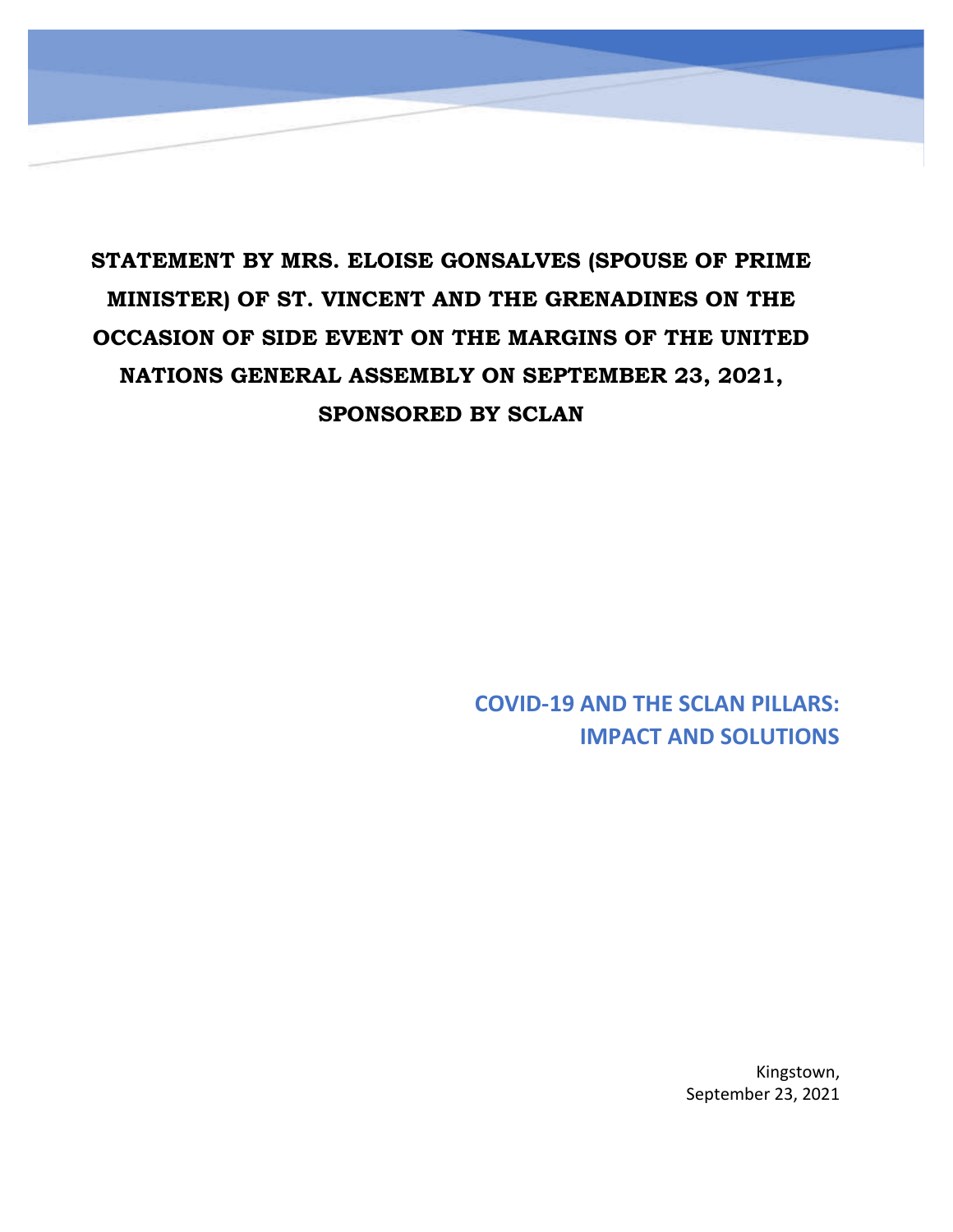## **STATEMENT BY MRS. ELOISE GONSALVES (SPOUSE OF PRIME MINISTER) OF ST. VINCENT AND THE GRENADINES ON THE OCCASION OF SIDE EVENT ON THE MARGINS OF THE UNITED NATIONS GENERAL ASSEMBLY ON SEPTEMBER 23, 2021, SPONSORED BY SCLAN**

## **SUBJECT: COVID-19 AND THE SCLAN PILLARS: IMPACT AND SOLUTIONS**

Thank you Chair, Excellencies:

The COVID-19 pandemic has wrought a monumental, many-sided global challenge to life, living, and production. The novel coronavirus has altered markedly, for the worse, our human condition in every way. Novel, adverse circumstances have arisen demanding fresh ways of addressing our problems, be they pre-existing, extant, or emergentl; novel initiatives are required.

Our situation in St. Vincent and the Grenadines is further complicated by the volcanic eruptions of April 2021, which caused the evacuation of one-fifth of my country's population and the opening up of 87 shelters, and additionally affected by the current active Atlantic Hurricane Season. The consequential pain and suffering on the poor, on women, and on children are disastrous, within the very disasters of COVID, the volcanic eruptions, and climate change.

It is well-nigh impossible for a small island developing state like St. Vincent and the Grenadines, despite its solid strengths and possibilities, to address efficaciously, by itself alone, the limitations and weaknesses within our material condition. Thus, effective multi-lateral cooperation and solidarity between our country, our reginal partners, and our global family of nations, are, and have, been vital. This cooperation and solidarity have eased significantly, through a range of initiatives, the material deprivation, psycho-social and security challenges of women and children. From this United Nations, the creative, supportive work of the World Health Organisation (WHO), the World Food Programme (WFP), and the United Nations Children's Fund (UNICEF) has been critical. I accordingly thank these agencies, and others; I thank, too, our dear friend, the distinguished Secretary General of the United Nations; I thank the World Bank.